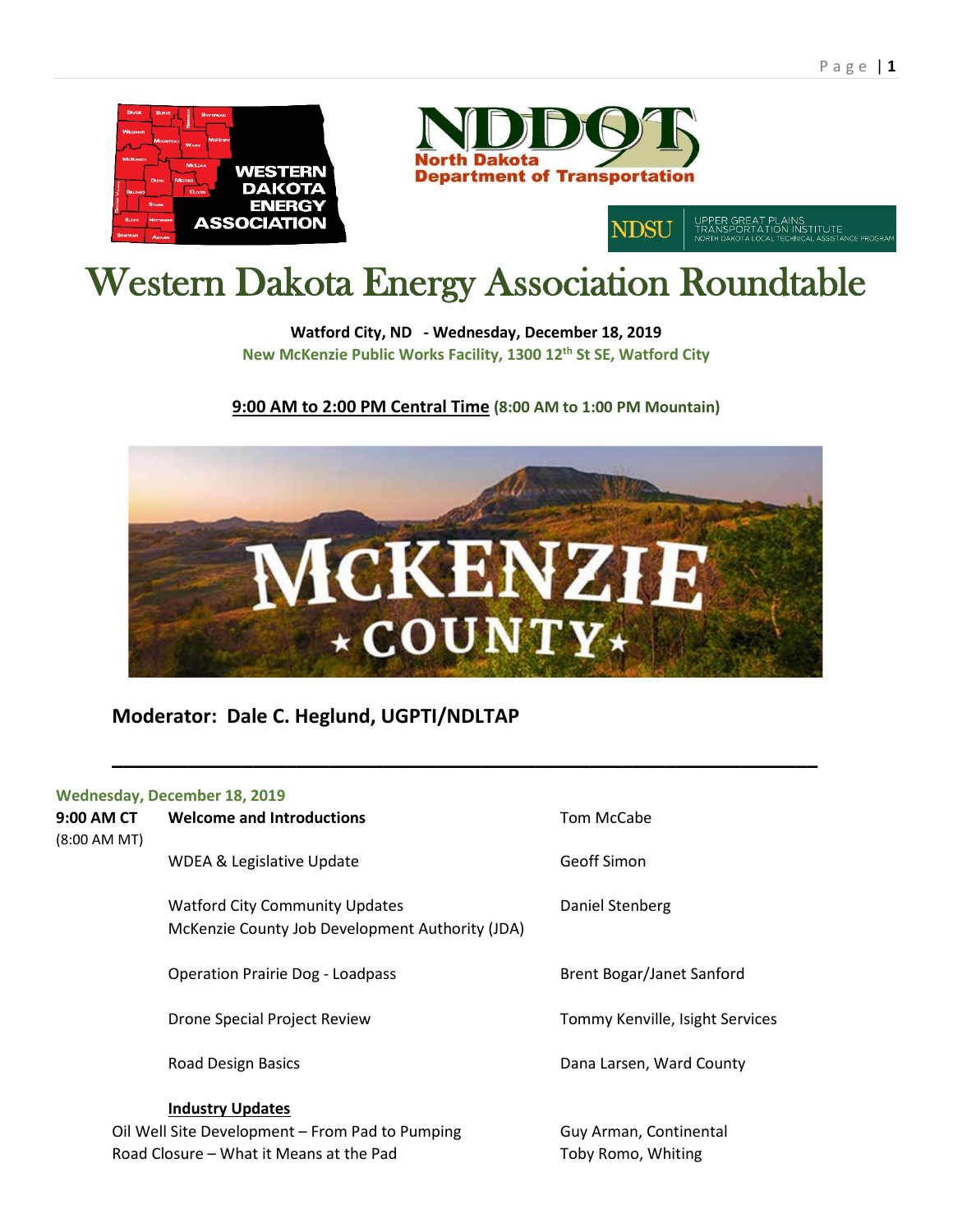| Weather Predictions - Meet Our Meteorologist                                                                                    | Jonathan Rosencrans, WDEA                              |
|---------------------------------------------------------------------------------------------------------------------------------|--------------------------------------------------------|
| Wise Roads - NDLTAP Research -<br>2020 Roadway and Weather Reviews                                                              | Curt Glasoe, NDLTAP                                    |
| FHWA - DOD Ca CL2                                                                                                               | Mark Schrader, FHWA<br>Jana Hennessy, Mountrail County |
| Tribal Update - MHA Nation                                                                                                      | Scotty Satermo, MHA                                    |
| <b>Needs Study Review</b>                                                                                                       | Alan Dybing, UGPTI                                     |
| <b>GRIT - Construction Layer</b><br>County 2020 and beyond Construction Plans<br>Industry Build out Plans for 202 and beyond    | Brad Wentz, UGPTI                                      |
| <b>Roundtable Discussions:</b><br>Roadway Safety Issues<br>County Road Building Plans for 2020<br>Industry Oil Development Plan | Open Floor                                             |
| <b>Success Stories</b>                                                                                                          |                                                        |

### **11:30 AM Lunch** P**rovided by JDA – McKenzie County Job Development Authority**

12:30 PM Sessions (Continued)

#### **2:00 PM CT Roundtable Ends - Safe Travels Home**

Industry Perspectives

2:00 – 3:00 PM - TENORM Informational Session – What's Happening in Williams County?

3:30 PM – WDEA Board Meeting

**Special thanks to McKenzie County and the JDA for supporting this event.**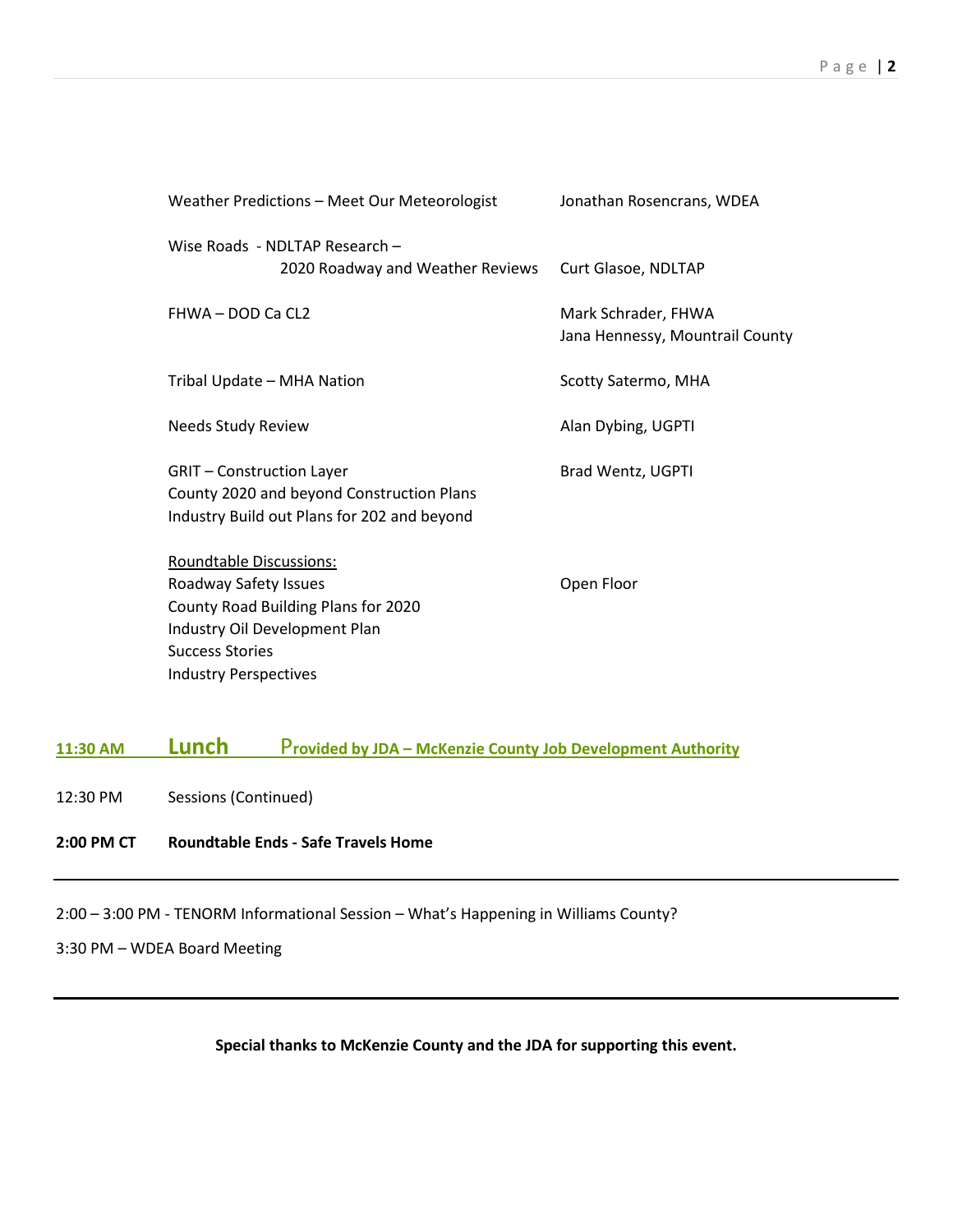

### **WDEA Roundtable Meeting Location**

### **McKenzie County Public Works Facility, 1300 12th St SE, Watford City**

### **NDLTAP Contacts**

Curt Glasoe – cell 701-260-9459 Dale Heglund – cell 701-318-6893

### **WDEA Contact**

Geoff Simons – cell 701-527-1832